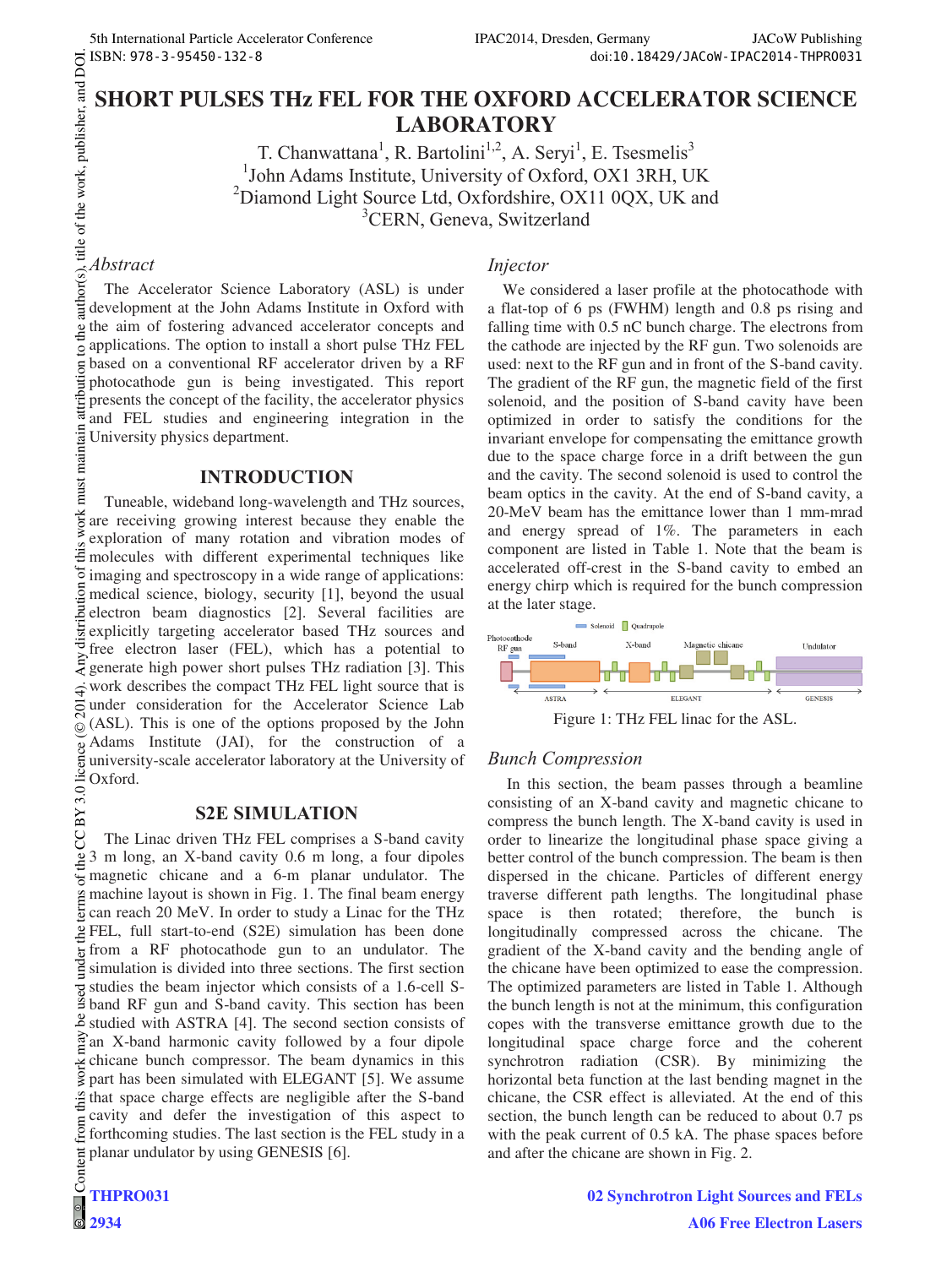#### *FEL Study*

The distribution of the compressed beam is passed into the undulator to study the generation of FEL radiation. The study is based on the FEL under Self-Amplified Spontaneous Emission (SASE) mode and no external seed sources have been considered. In order to get the THz radiation from the beam with energy of about 18 MeV, we consider a hybrid undulator with a period of 3.5 cm and a gap of 1.2 cm having an undulator parameter  $K =$ 2.06. The FEL parameter is  $\rho \approx 1.8 \times 10^{-2}$ . Figure 3 shows the simulated FEL power about the resonance wavelength of 46.4 μm (6.47 THz). The FEL power saturates within 4 m with the saturation power of about 1 MW. A singleshot spectrum of the radiation is shown in Fig. 4.

Table 1: Parameters in injection section (ASTRA) and bunch compression section (ELEGANT)

| Parameter                     | Value            | Unit       |
|-------------------------------|------------------|------------|
| Injector                      |                  |            |
| Bunch charge                  | $\overline{0.5}$ | nC         |
| Gun and S-band cavity         | 2.856            | <b>GHz</b> |
| frequency                     |                  |            |
| Gun cell number               | 1.6              | cell       |
| rms spot size on cathode      | 0.4162           | mm         |
| Laser pulse length (FWHM)     | 6.0              | ps         |
| Laser rising and falling time | 0.8              | ps         |
| Norm. emittance on cathode    | 1.36             | mm-mrad    |
| Gun max. gradient             | 120.2            | MV/m       |
| Gun RF phase                  | $-3.939$         | Degree     |
| Gun solenoid max. long. field | 0.2797           | T          |
| S-band accelerating gradient  | 3                | MV/m       |
| S-band RF phase               | $-27.22$         | degree     |
| After S-band                  |                  |            |
| Beam energy                   | 20               | MeV        |
| Norm, emittance               | 1.01             | mm-mrad    |
| rms energy spread             | 1.042            | $\%$       |
| Bunch compression             |                  |            |
| X-band accelerating gradient  | $\overline{4}$   | MV/m       |
| X-band RF phase               | $-180$           | degree     |
| Chicane bending angle         | 12               | degree     |
| Beam energy after X-band      | 17.52            | MeV        |
| Before chicane                |                  |            |
| rms bunch duration            | 1.799            | ps         |
| Norm. emittance               | 0.99/1.01        | mm-mrad    |
| rms energy spread             | 0.605            | %          |
| Peak current                  | 80               | A          |
| After chicane                 |                  |            |
| rms bunch duration            | 0.722            | ps         |
| Norm, emittance               | 6.50/1.01        | mm-mrad    |
| rms energy spread             | 0.638            | $\%$       |
| Peak current                  | 500              | А          |



Figure 2: Horizontal (top), vertical (middle) and longitudinal (bottom) phase spaces before (left) and after (right) the magnetic chicane.



Figure 3: Average FEL power versus the distance (z) in the undulator.



Figure 4: Spectrum of the FEL radiation at the distance 6 m in the undulator.

### **FADIATION SHIELDING SIMULATION**

The radiation shielding of the ASL is also included in our study. The study is done with FLUKA [7]. In view of future upgrades, to an LPWA-based light source the beam is assumed to have an energy of 1 GeV. The shielding components in the study are concrete walls in the basement of the Denys Wilkinson Building (DWB) of the Department of Physics and a beam dump with the local